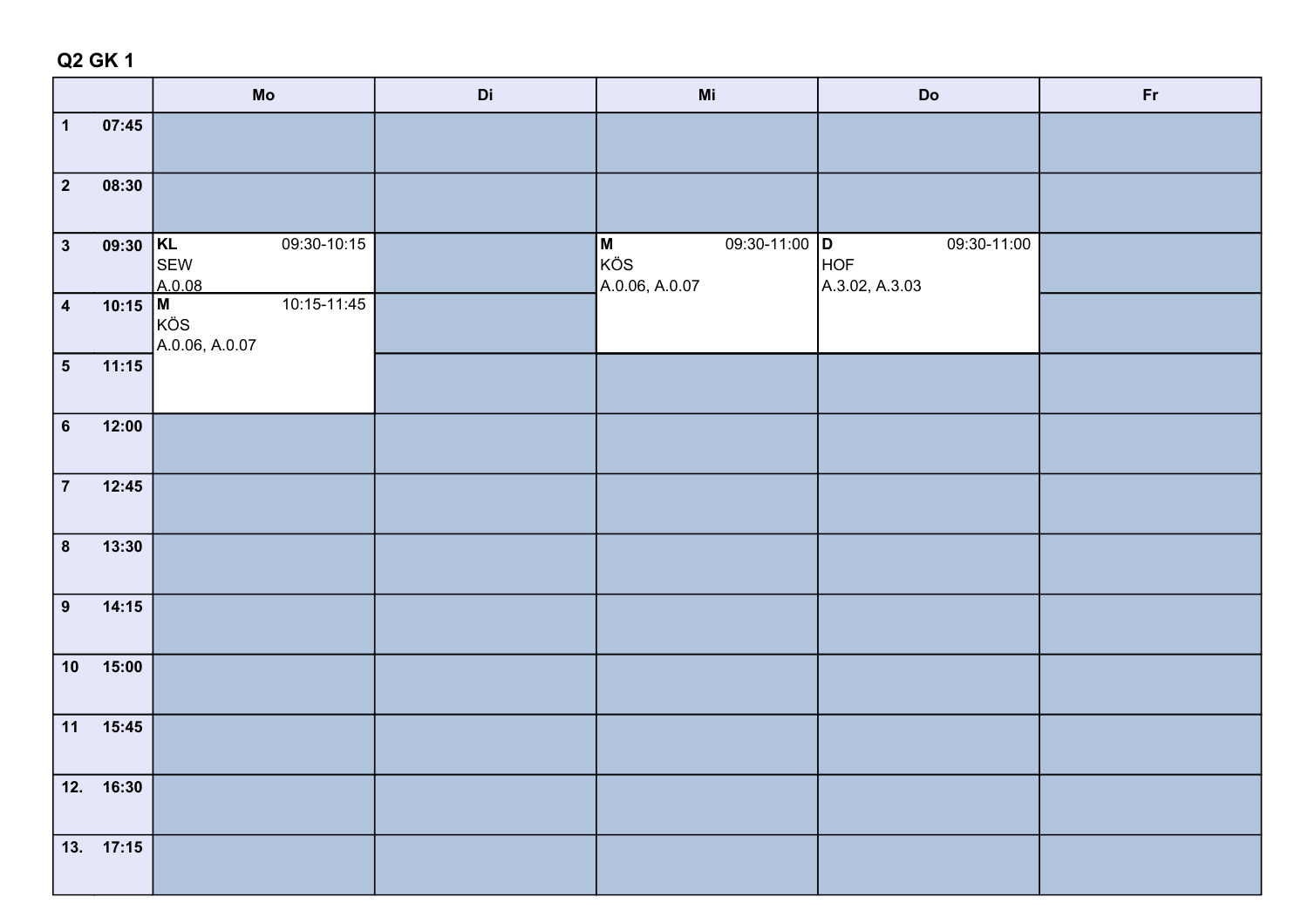|                         |           | ${\sf Mo}$                           | Di | $\mathsf{Mi}$                                                                                                                                                                                            | $\mathsf{Do}$                               | Fr |
|-------------------------|-----------|--------------------------------------|----|----------------------------------------------------------------------------------------------------------------------------------------------------------------------------------------------------------|---------------------------------------------|----|
| $\overline{\mathbf{1}}$ | 07:45     |                                      |    |                                                                                                                                                                                                          |                                             |    |
| $\overline{2}$          | 08:30     |                                      |    |                                                                                                                                                                                                          |                                             |    |
| $\overline{\mathbf{3}}$ | 09:30 KL  | 09:30-10:15<br>RAD<br>A.1.04         |    | 09:30-11:00 D<br>$\mathsf{M}% _{T}=\mathsf{M}_{T}\!\left( a,b\right) ,\ \mathsf{M}_{T}=\mathsf{M}_{T}\!\left( a,b\right) ,\ \mathsf{M}_{T}=\mathsf{M}_{T}\!\left( a,b\right) ,$<br>WLD<br>A.1.07, A.1.06 | 09:30-11:00<br><b>HOL</b><br>C.3.02, C.3.03 |    |
| $\overline{\mathbf{4}}$ | 10:15 M   | 10:15-11:45<br>WLD<br>A.1.07, A.1.08 |    |                                                                                                                                                                                                          |                                             |    |
| $\overline{\mathbf{5}}$ | 11:15     |                                      |    |                                                                                                                                                                                                          |                                             |    |
| $6\phantom{a}$          | 12:00     |                                      |    |                                                                                                                                                                                                          |                                             |    |
| $\overline{7}$          | 12:45     |                                      |    |                                                                                                                                                                                                          |                                             |    |
| $\boldsymbol{8}$        | 13:30     |                                      |    |                                                                                                                                                                                                          |                                             |    |
| 9                       | 14:15     |                                      |    |                                                                                                                                                                                                          |                                             |    |
| $10$                    | 15:00     |                                      |    |                                                                                                                                                                                                          |                                             |    |
| 11                      | 15:45     |                                      |    |                                                                                                                                                                                                          |                                             |    |
|                         | 12. 16:30 |                                      |    |                                                                                                                                                                                                          |                                             |    |
|                         | 13. 17:15 |                                      |    |                                                                                                                                                                                                          |                                             |    |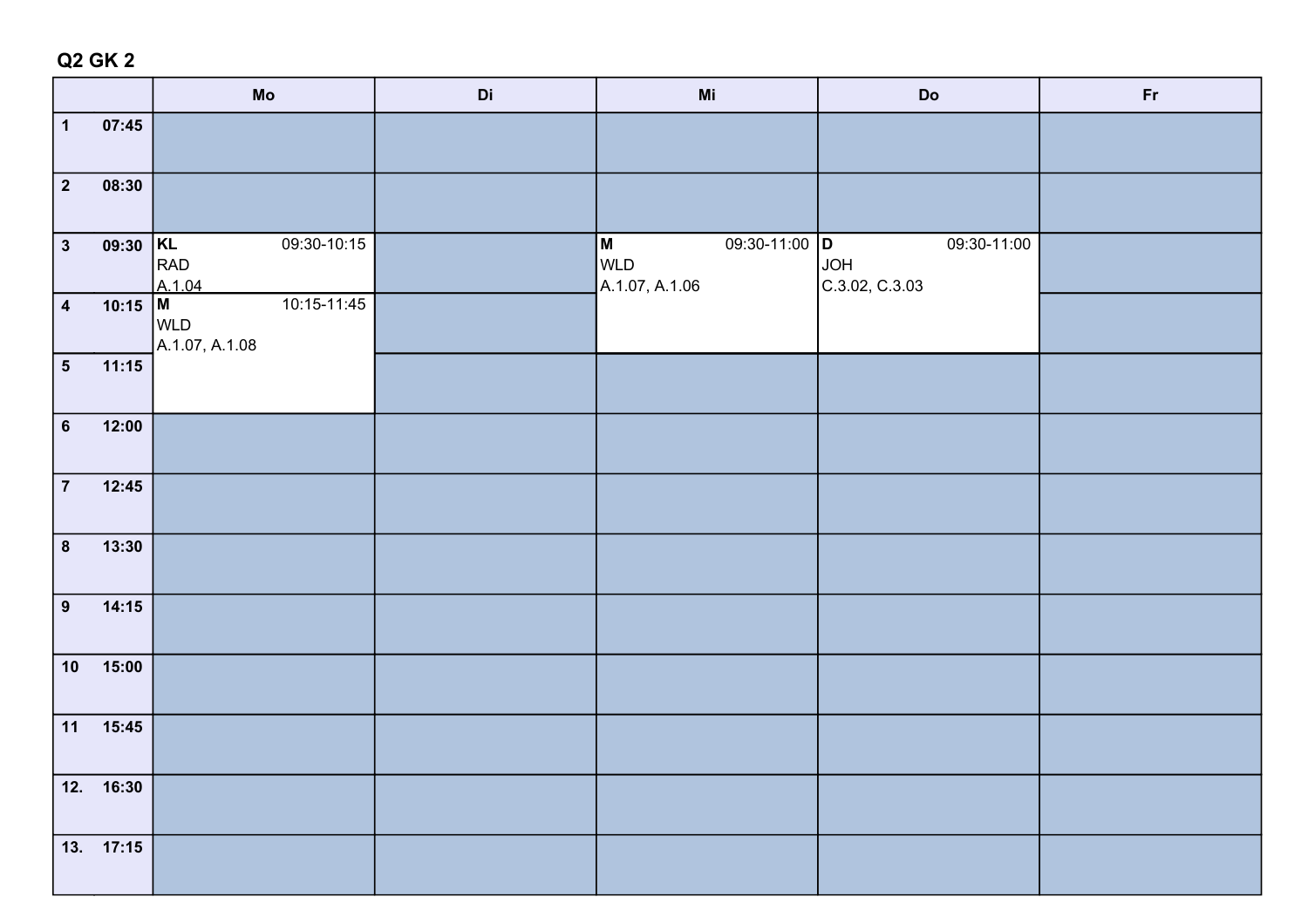|                         |            | Mo                                          | Di | Mi                                                                         | $\mathbf{Do}$                        | Fr |
|-------------------------|------------|---------------------------------------------|----|----------------------------------------------------------------------------|--------------------------------------|----|
| $\overline{1}$          | 07:45      |                                             |    |                                                                            |                                      |    |
| $\overline{2}$          | 08:30      |                                             |    |                                                                            |                                      |    |
| $\overline{\mathbf{3}}$ | $09:30$ KL | 09:30-10:15<br>STI <br>B.3.01, B.3.02       |    | 09:30-11:00 D<br>$\boldsymbol{\mathsf{M}}$<br><b>WLT</b><br>A.3.03, A.3.02 | 09:30-11:00<br>SAN<br>A.3.06, A.3.07 |    |
| $\overline{\mathbf{4}}$ | 10:15 M    | 10:15-11:45<br><b>WLT</b><br>A.3.03, A.3.02 |    |                                                                            |                                      |    |
| $\overline{\mathbf{5}}$ | 11:15      |                                             |    |                                                                            |                                      |    |
| $6\phantom{a}$          | 12:00      |                                             |    |                                                                            |                                      |    |
| $\overline{7}$          | 12:45      |                                             |    |                                                                            |                                      |    |
| $\boldsymbol{8}$        | 13:30      |                                             |    |                                                                            |                                      |    |
| $\overline{9}$          | 14:15      |                                             |    |                                                                            |                                      |    |
| 10                      | 15:00      |                                             |    |                                                                            |                                      |    |
| 11                      | 15:45      |                                             |    |                                                                            |                                      |    |
|                         | 12. 16:30  |                                             |    |                                                                            |                                      |    |
|                         | 13. 17:15  |                                             |    |                                                                            |                                      |    |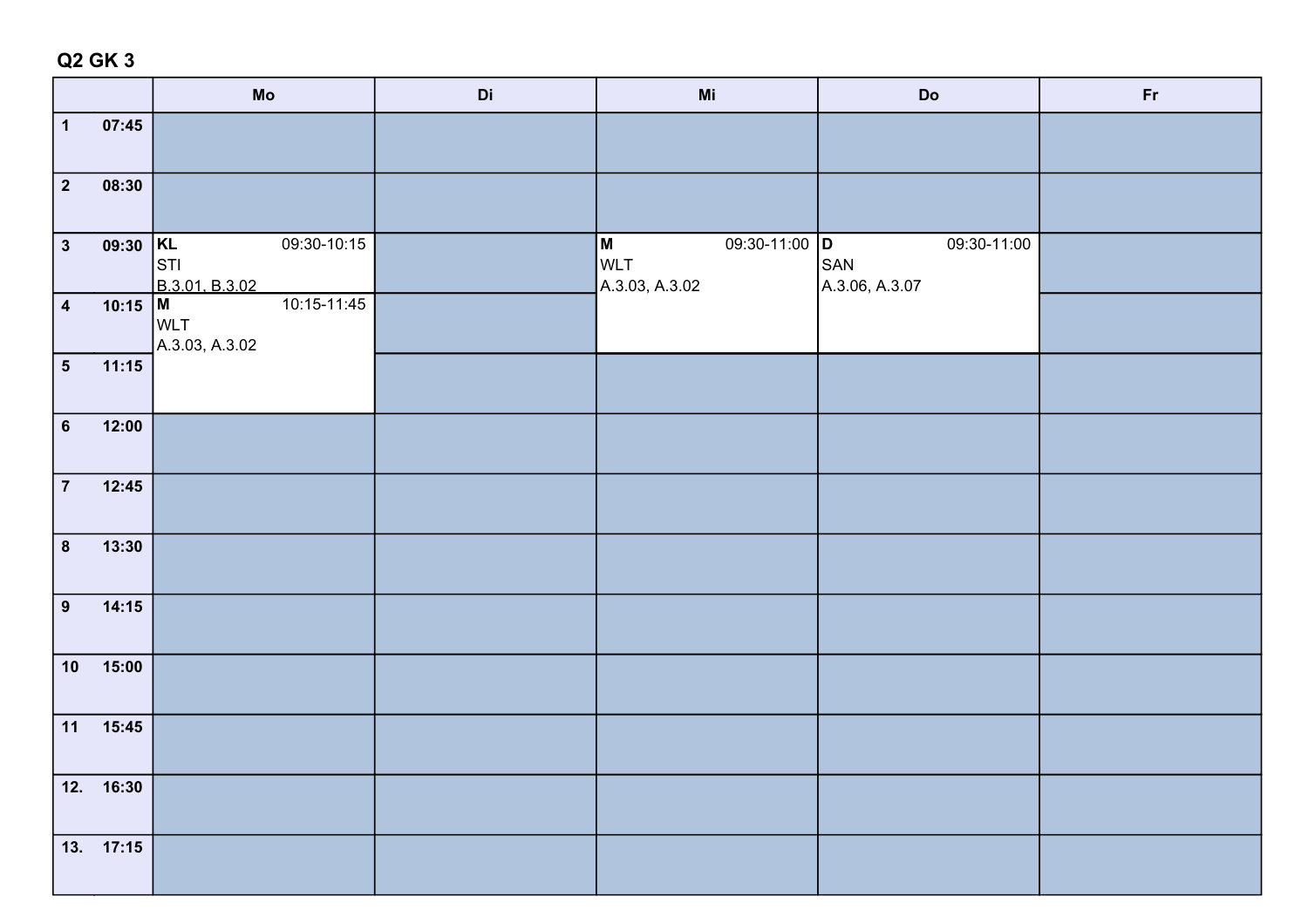|                         |           | ${\sf Mo}$                           | Di | $\mathsf{Mi}$                                      | $\mathsf{Do}$                 | Fr |
|-------------------------|-----------|--------------------------------------|----|----------------------------------------------------|-------------------------------|----|
| $\overline{\mathbf{1}}$ | 07:45     |                                      |    |                                                    |                               |    |
| $\overline{2}$          | 08:30     |                                      |    |                                                    |                               |    |
| $\overline{\mathbf{3}}$ | 09:30 KL  | 09:30-10:15<br>SAR<br>A.0.07         |    | 09:30-11:00 D<br>ÖZK<br>M<br>UHL<br>A.3.07, A.3.06 | 09:30-11:00<br>A.0.07, A.0.08 |    |
| $\overline{4}$          | 10:15   M | 10:15-11:45<br>UHL<br>A.3.07, A.3.06 |    |                                                    |                               |    |
| $\overline{\mathbf{5}}$ | 11:15     |                                      |    |                                                    |                               |    |
| $6\phantom{a}$          | 12:00     |                                      |    |                                                    |                               |    |
| $\overline{7}$          | 12:45     |                                      |    |                                                    |                               |    |
| $\boldsymbol{8}$        | 13:30     |                                      |    |                                                    |                               |    |
| 9                       | 14:15     |                                      |    |                                                    |                               |    |
| $10$                    | 15:00     |                                      |    |                                                    |                               |    |
| 11                      | 15:45     |                                      |    |                                                    |                               |    |
|                         | 12. 16:30 |                                      |    |                                                    |                               |    |
|                         | 13. 17:15 |                                      |    |                                                    |                               |    |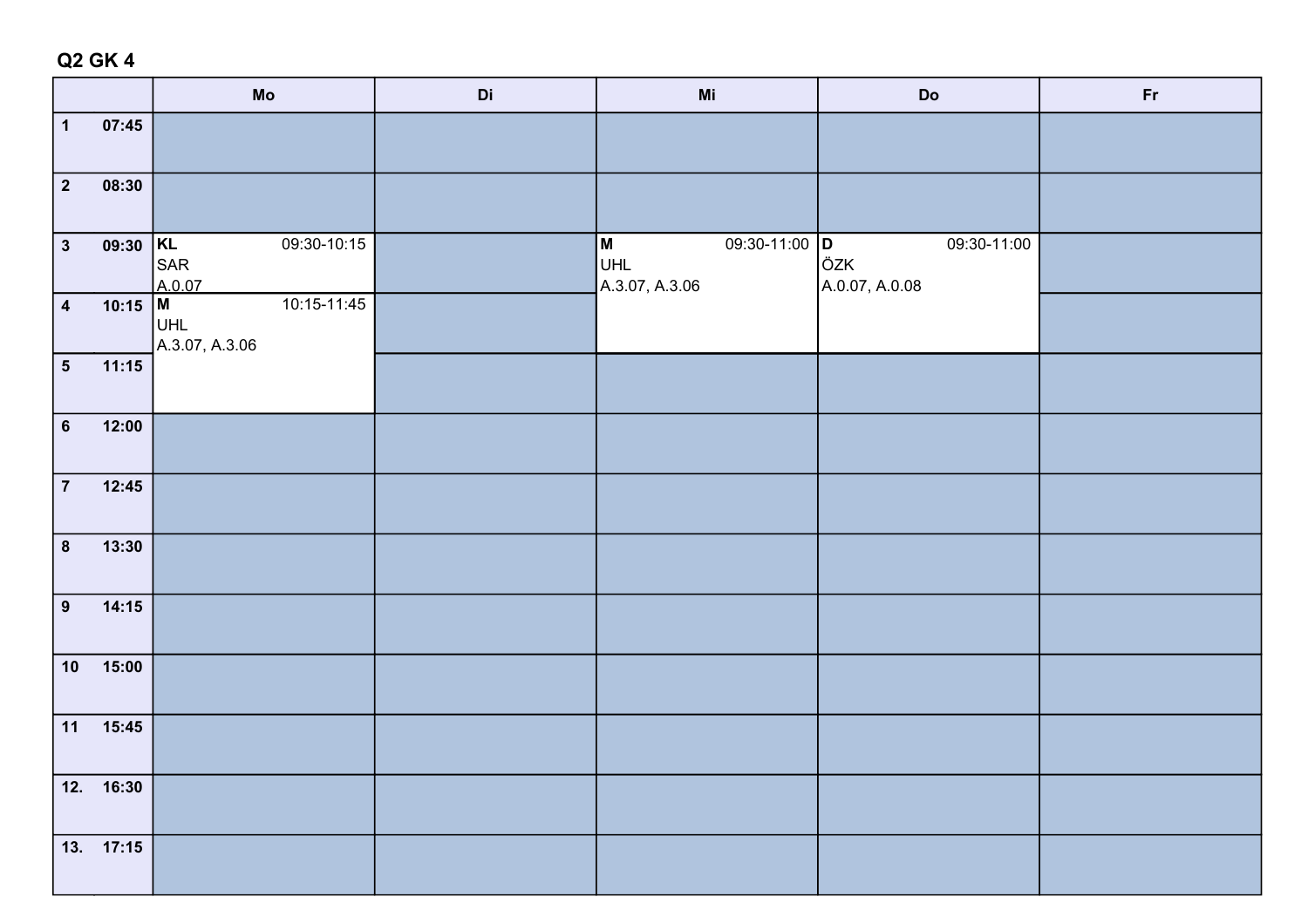|                         |            | Mo                                   | Di | $\mathsf{Mi}$                               | $\mathbf{Do}$                               | Fr |
|-------------------------|------------|--------------------------------------|----|---------------------------------------------|---------------------------------------------|----|
| $\mathbf{1}$            | 07:45      |                                      |    |                                             |                                             |    |
| $\boxed{2}$             | 08:30      |                                      |    |                                             |                                             |    |
| $\overline{\mathbf{3}}$ | $09:30$ KL | 09:30-10:15<br>GAL<br>C.1.01, C.1.02 |    | 09:30-11:00 D<br>M<br>GRÄ<br>C.3.03, C.3.02 | 09:30-11:00<br><b>FUH</b><br>A.2.05, A.2.06 |    |
| $\overline{4}$          | 10:15 M    | 10:15-11:45<br>GRÄ<br>C.3.03, C.3.02 |    |                                             |                                             |    |
| $\overline{\mathbf{5}}$ | 11:15      |                                      |    |                                             |                                             |    |
| $6\phantom{a}$          | 12:00      |                                      |    |                                             |                                             |    |
| $\overline{7}$          | 12:45      |                                      |    |                                             |                                             |    |
| $\overline{\mathbf{8}}$ | 13:30      |                                      |    |                                             |                                             |    |
| $\overline{9}$          | 14:15      |                                      |    |                                             |                                             |    |
| 10                      | 15:00      |                                      |    |                                             |                                             |    |
|                         | $11$ 15:45 |                                      |    |                                             |                                             |    |
|                         | 12. 16:30  |                                      |    |                                             |                                             |    |
|                         | 13. 17:15  |                                      |    |                                             |                                             |    |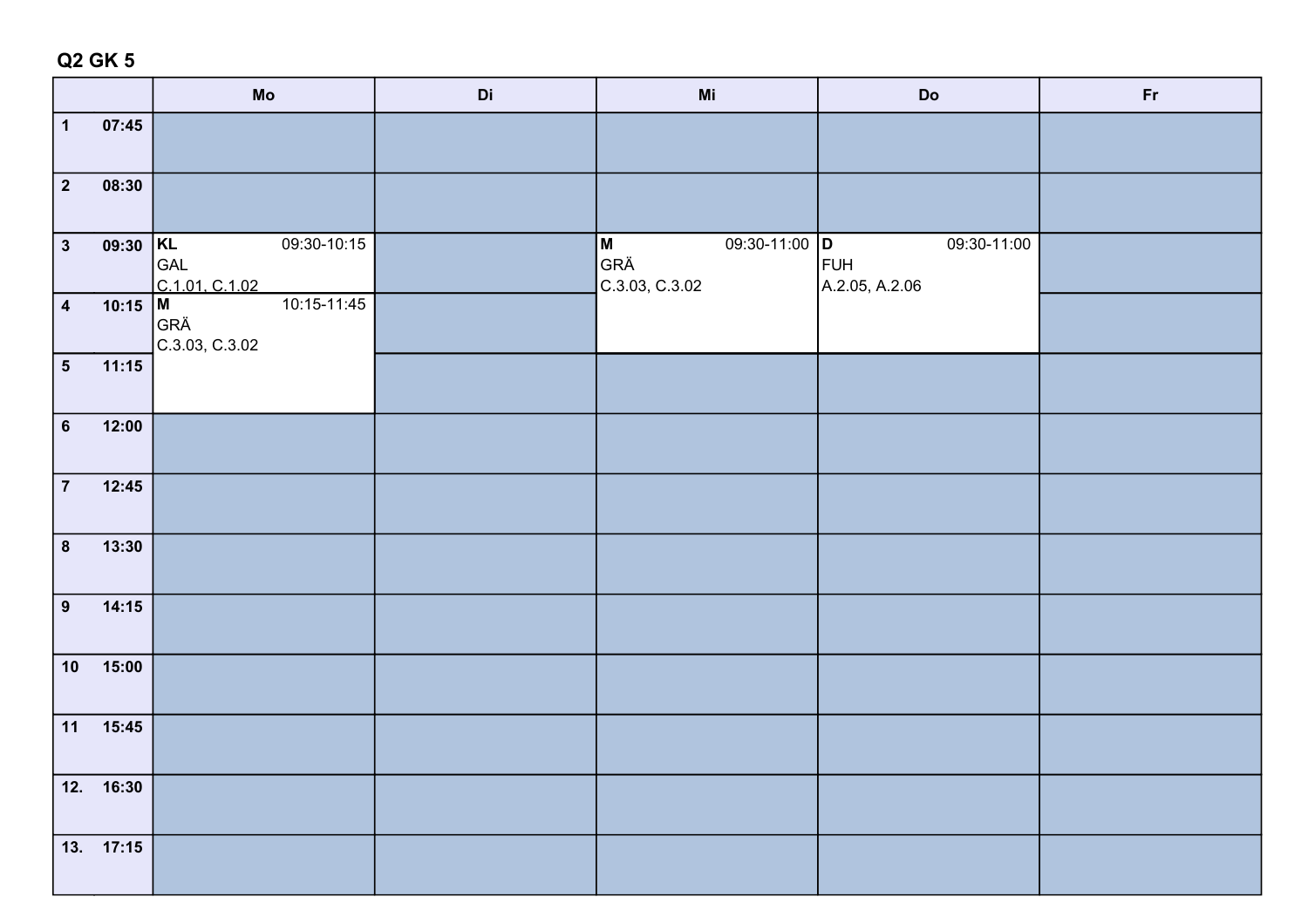|                         |           | ${\sf Mo}$                           | Di | $\mathsf{Mi}$ | $\mathbf{Do}$                             | Fr |
|-------------------------|-----------|--------------------------------------|----|---------------|-------------------------------------------|----|
| $\vert$ 1               | 07:45     |                                      |    |               |                                           |    |
| $\boxed{2}$             | 08:30     |                                      |    |               |                                           |    |
| $\boxed{3}$             | 09:30 KL  | 09:30-10:15<br>GOT<br>B.2.03, B.2.02 |    |               | 09:30-11:00<br>D<br>GMN<br>C.1.01, C.1.02 |    |
| $\overline{4}$          | 10:15     |                                      |    |               |                                           |    |
| $\overline{\mathbf{5}}$ | 11:15     |                                      |    |               |                                           |    |
| $6\phantom{a}$          | 12:00     |                                      |    |               |                                           |    |
| $\overline{7}$          | 12:45     |                                      |    |               |                                           |    |
| $\boldsymbol{8}$        | 13:30     |                                      |    |               |                                           |    |
| $\overline{9}$          | 14:15     |                                      |    |               |                                           |    |
| 10                      | 15:00     |                                      |    |               |                                           |    |
| $11$                    | 15:45     |                                      |    |               |                                           |    |
|                         | 12. 16:30 |                                      |    |               |                                           |    |
|                         | 13. 17:15 |                                      |    |               |                                           |    |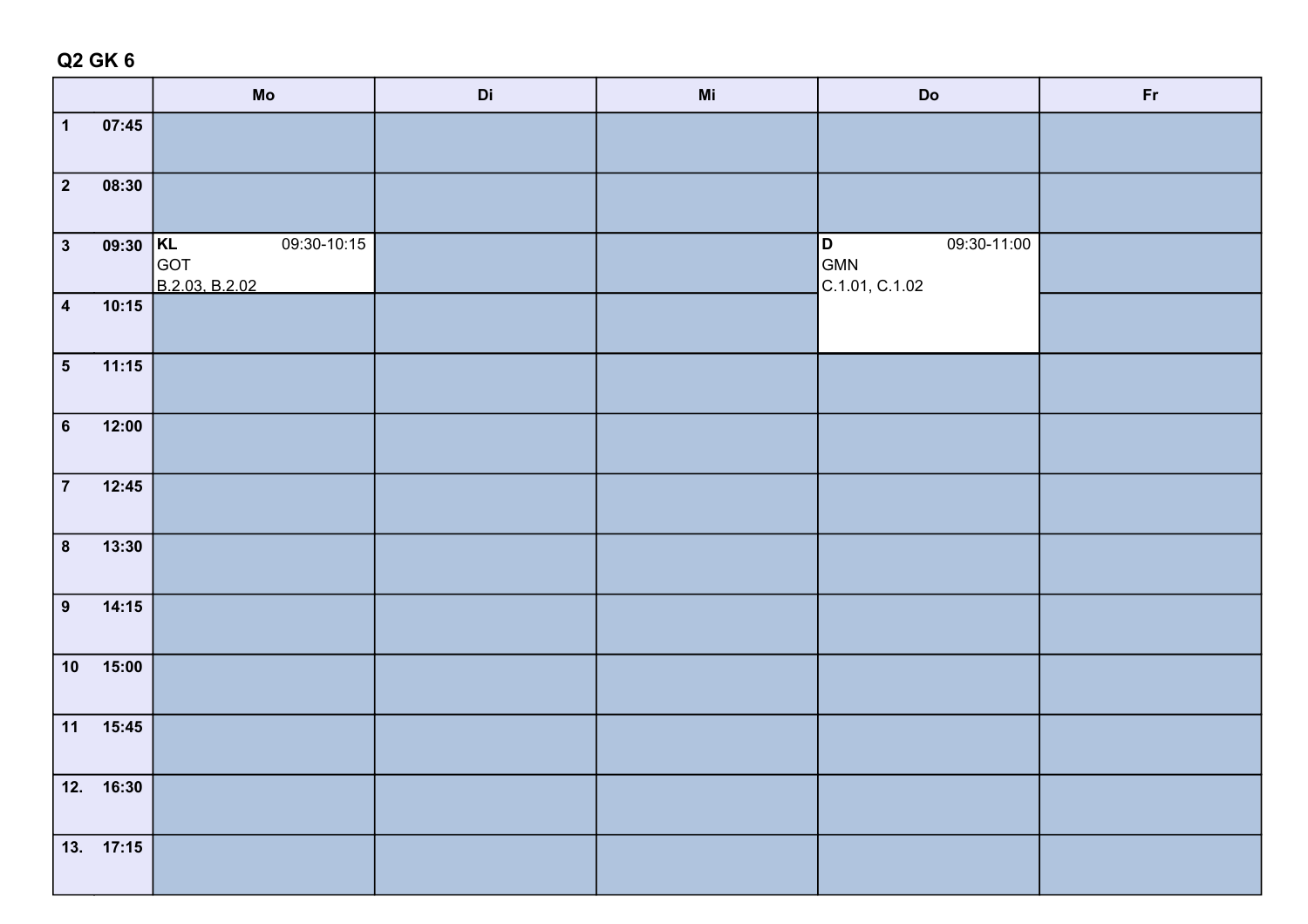|                         |            | $\mathop{\sf Mo}\nolimits$           | Di | M <sub>i</sub> | $\mathsf{Do}$                                                                                           | Fr |
|-------------------------|------------|--------------------------------------|----|----------------|---------------------------------------------------------------------------------------------------------|----|
| $\mathbf 1$             | 07:45      |                                      |    |                |                                                                                                         |    |
| $\overline{\mathbf{2}}$ | 08:30      |                                      |    |                |                                                                                                         |    |
| $\mathbf{3}$            | $09:30$ KL | 09:30-10:15<br>UHL<br>A.3.07, A.3.06 |    |                | 09:30-11:00<br>$\left  \begin{matrix} \texttt{D} \ \texttt{STU} \end{matrix} \right $<br>B.2.01, B.2.02 |    |
| $\overline{\mathbf{4}}$ | 10:15      |                                      |    |                |                                                                                                         |    |
| 5 <sup>5</sup>          | 11:15      |                                      |    |                |                                                                                                         |    |
| $6\phantom{a}$          | 12:00      |                                      |    |                |                                                                                                         |    |
| $\overline{7}$          | 12:45      |                                      |    |                |                                                                                                         |    |
| $\boldsymbol{8}$        | 13:30      |                                      |    |                |                                                                                                         |    |
| $\overline{9}$          | 14:15      |                                      |    |                |                                                                                                         |    |
| 10                      | 15:00      |                                      |    |                |                                                                                                         |    |
| $11$                    | 15:45      |                                      |    |                |                                                                                                         |    |
|                         | 12. 16:30  |                                      |    |                |                                                                                                         |    |
|                         | 13. 17:15  |                                      |    |                |                                                                                                         |    |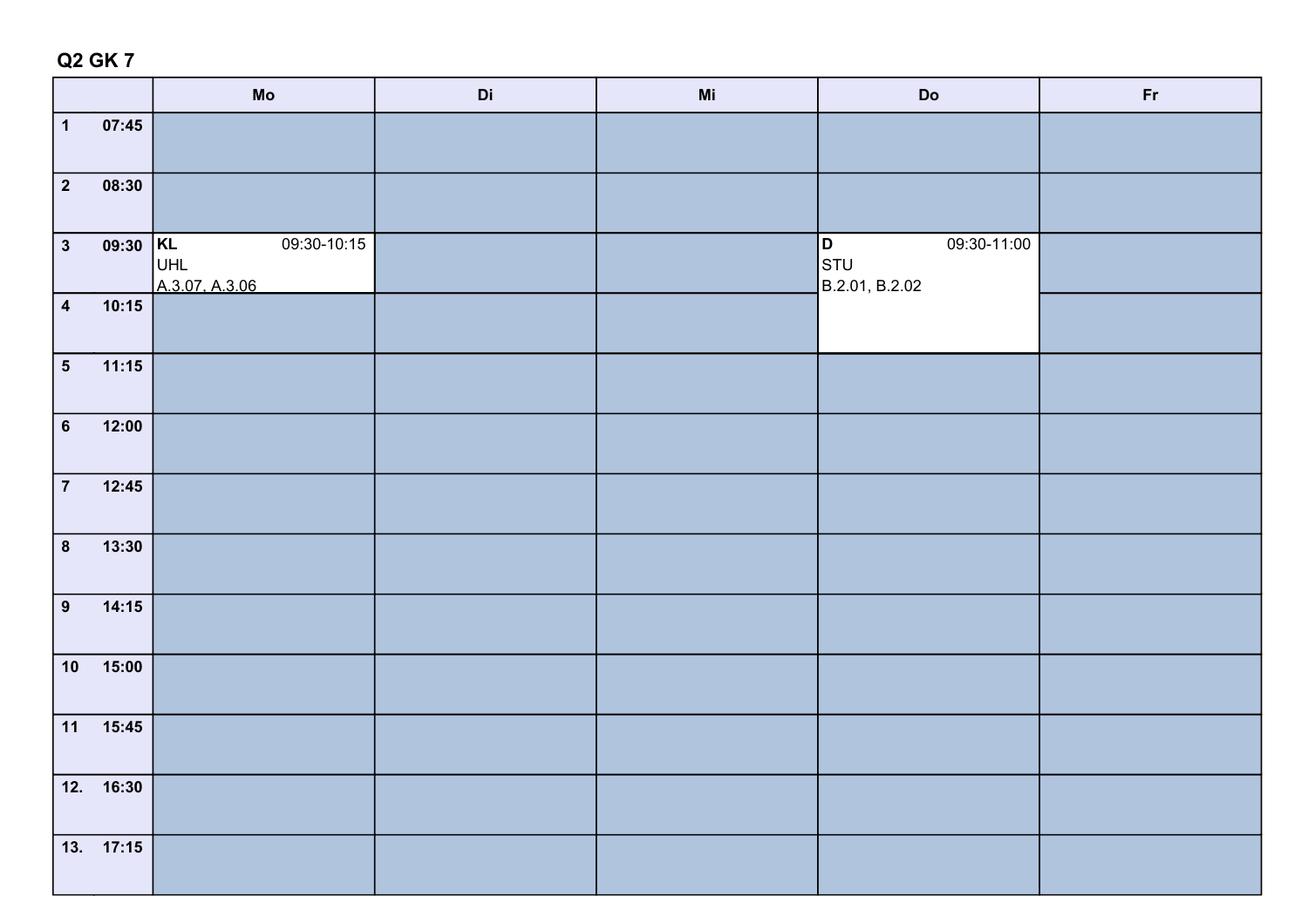|                          |                                                                                      | $\mathsf{Mo}% _{\mathsf{C}}\left( \mathcal{N}\right) \equiv\mathsf{Mo}_{\mathsf{C}}\left( \mathcal{N}\right)$ | $\mathsf{Di}\xspace$ | Mi | $\mathbf{Do}$ | Fr |
|--------------------------|--------------------------------------------------------------------------------------|---------------------------------------------------------------------------------------------------------------|----------------------|----|---------------|----|
| $\boxed{1}$              | 07:45                                                                                |                                                                                                               |                      |    |               |    |
| $\boxed{2}$              | 08:30                                                                                |                                                                                                               |                      |    |               |    |
| $\sqrt{3}$               | $\begin{array}{ c c }\n\hline\n09:30 & \text{KL} \\ \hline\n\text{STU}\n\end{array}$ | $09:30-10:15$<br>C.3.02, C.3.01                                                                               |                      |    |               |    |
| $\overline{4}$           | 10:15                                                                                |                                                                                                               |                      |    |               |    |
| $\overline{\phantom{0}}$ | 11:15                                                                                |                                                                                                               |                      |    |               |    |
| $\overline{6}$           | 12:00                                                                                |                                                                                                               |                      |    |               |    |
| $\overline{7}$           | 12:45                                                                                |                                                                                                               |                      |    |               |    |
| $\overline{\mathbf{8}}$  | 13:30                                                                                |                                                                                                               |                      |    |               |    |
| $\overline{9}$           | 14:15                                                                                |                                                                                                               |                      |    |               |    |
| 10                       | 15:00                                                                                |                                                                                                               |                      |    |               |    |
| $\boxed{11}$             | 15:45                                                                                |                                                                                                               |                      |    |               |    |
|                          | 12. 16:30                                                                            |                                                                                                               |                      |    |               |    |
|                          | 13. 17:15                                                                            |                                                                                                               |                      |    |               |    |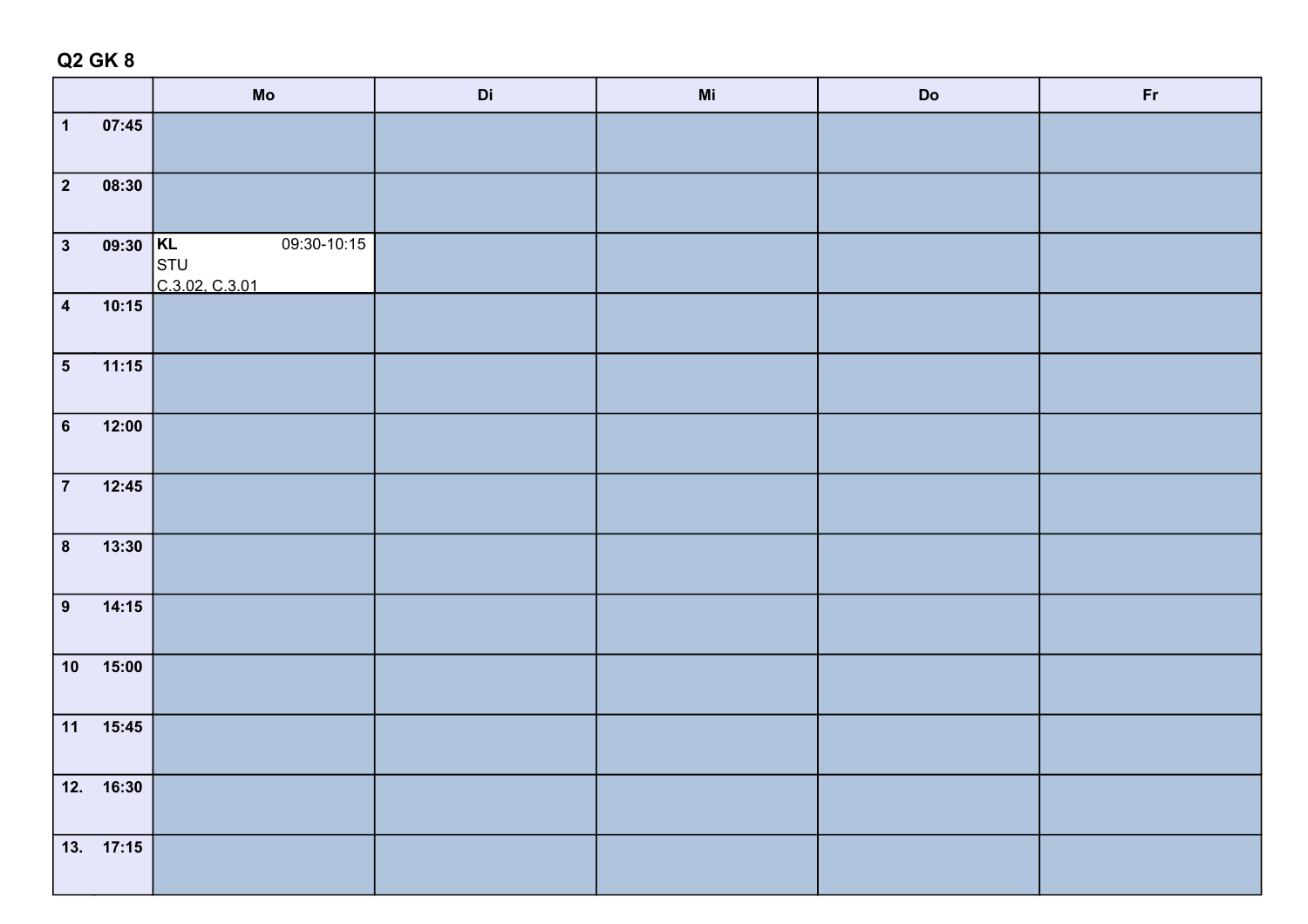|                               |                |                                                    | Mo                                           |                                                           | Di                                     |                                        |           |                            | Mi            |                                                                 | Do                                        |                    | Fr                           |                                |                                        |
|-------------------------------|----------------|----------------------------------------------------|----------------------------------------------|-----------------------------------------------------------|----------------------------------------|----------------------------------------|-----------|----------------------------|---------------|-----------------------------------------------------------------|-------------------------------------------|--------------------|------------------------------|--------------------------------|----------------------------------------|
| $\mathbf 1$<br>2 <sup>1</sup> | 07:45<br>08:30 |                                                    |                                              | OH45-<br><b>WLD</b><br>B.3.06                             | <b>KU</b> :45-<br><b>UCR</b><br>A.2.02 | <b>HEN</b><br>B.2.03                   | PDF 1:45- |                            |               |                                                                 | PoWi<br><b>UHL</b><br>A.3.06, A.3.07      | 07:45-09:15 $OR45$ | <b>WLD</b><br>B.3.06         | KD:45-<br><b>UCR</b><br>A.2.02 | <b>PH</b> :45-<br><b>HEN</b><br>B.2.03 |
| 3 <sup>1</sup>                | 09:30          |                                                    |                                              |                                                           |                                        |                                        |           | M<br>GOT<br>A.1.04, A.1.03 |               | 09:30-11:00 D                                                   | <b>RAD</b><br>A.1.06, A.1.07              | 09:30-11:00 GE     | <b>GAL</b><br>C.1.01, C.1.02 |                                | 09:30-11:00<br>$2 - 4$                 |
| $\overline{\mathbf{4}}$       | $10:15$ M      | <b>GOT</b><br>B.2.03, B.2.02                       | 10:15-11:45                                  |                                                           |                                        |                                        |           |                            |               |                                                                 |                                           |                    |                              |                                |                                        |
| $5\phantom{.0}$               | 11:15          |                                                    |                                              | <b>B1O.</b>   E1:<br>SEW STI<br>$\mathsf{IC}$<br><b>B</b> | $C$                                    | <b>GE</b>   Po<br>GAL UHL GOT STI<br>A | . MI :… E | $B.2$ C.3.01, C.3.02       |               | 11:15-12:45 <b>BIO</b>                                          | <b>SEW</b><br>B.3.03                      | 11:15-12:45  E     | sτι<br>B.3.01, B.3.02        |                                | 11:15-12:00                            |
| $6\phantom{1}$                | 12:00          | PdWD0-13:30<br><b>UHL</b><br>A.3.07, A.3206 B.3.04 | <b>BIO</b> 2:00-13:30<br><b>SEW</b><br>$1-3$ |                                                           |                                        |                                        |           |                            |               |                                                                 |                                           |                    |                              |                                |                                        |
| $\overline{7}$                | 12:45          |                                                    |                                              | D<br><b>RAD</b><br>A.1.06, A.1.07                         |                                        | 12:45-13:30                            |           |                            |               |                                                                 |                                           |                    |                              |                                |                                        |
| 8                             | 13:30          |                                                    |                                              |                                                           |                                        |                                        |           | CBt30-<br><b>WLD</b>       | KB:30-<br>UCR | <b>PHE:30-</b><br>HEN<br>$B.3.06 - 3$ $A.2.02 - 3$ $B.2.03 - 3$ | <b>GE</b><br><b>GAL</b><br>C.1.01, C.1.02 | 13:30-15:00        |                              |                                |                                        |
| 9                             | 14:15          |                                                    |                                              |                                                           |                                        |                                        |           |                            |               |                                                                 |                                           |                    |                              |                                |                                        |
| 10                            | 15:00          |                                                    |                                              |                                                           |                                        |                                        |           |                            |               |                                                                 |                                           |                    |                              |                                |                                        |
| 11                            | 15:45          |                                                    |                                              |                                                           |                                        |                                        |           |                            |               |                                                                 |                                           |                    |                              |                                |                                        |
|                               | 12. 16:30      |                                                    |                                              |                                                           |                                        |                                        |           |                            |               |                                                                 |                                           |                    |                              |                                |                                        |
|                               | 13. 17:15      |                                                    |                                              |                                                           |                                        |                                        |           |                            |               |                                                                 |                                           |                    |                              |                                |                                        |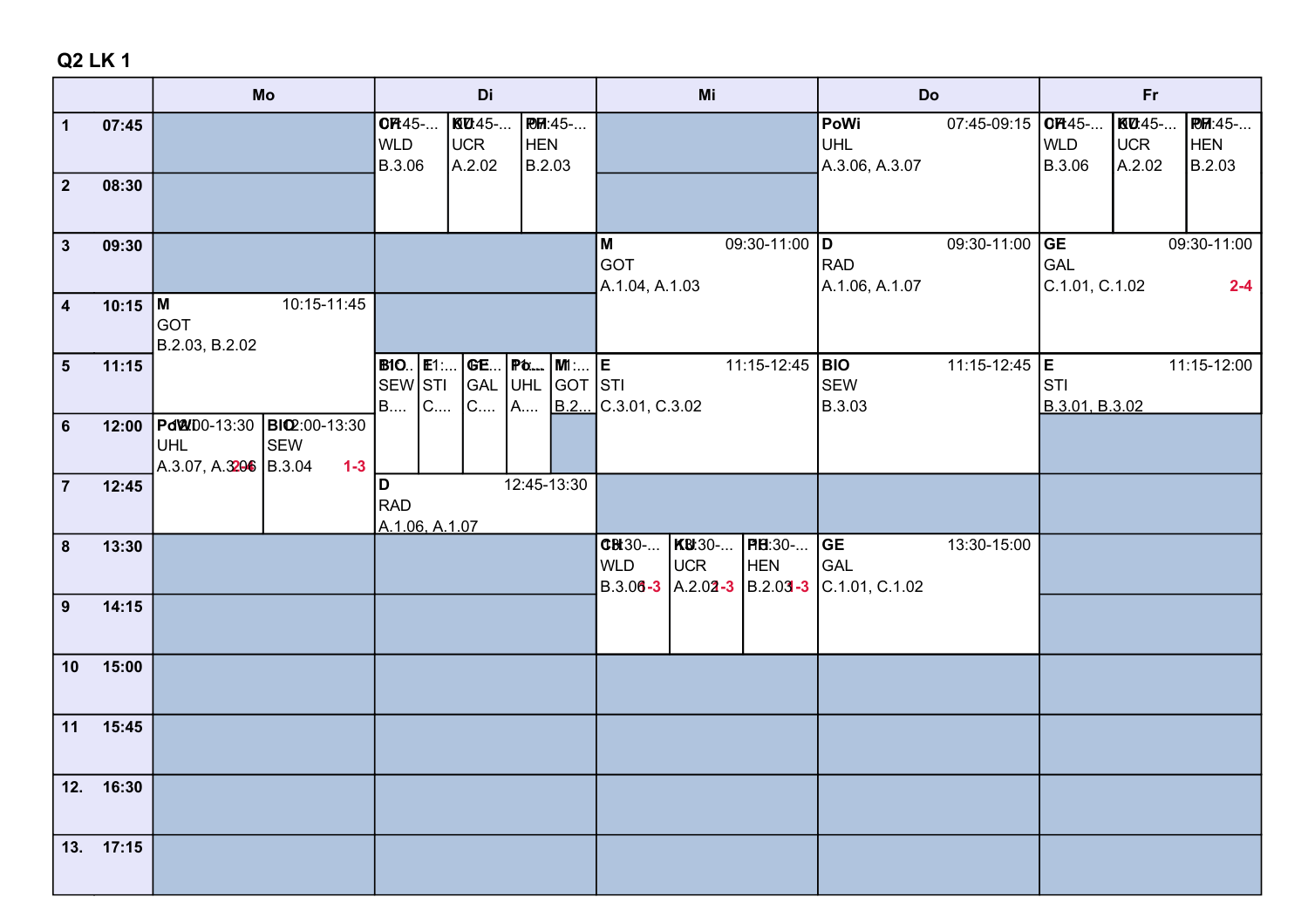|                                         |                | Mo                                                                    | Di                                                              | Mi                                               | Do                                                | <b>Fr</b>                                                   |
|-----------------------------------------|----------------|-----------------------------------------------------------------------|-----------------------------------------------------------------|--------------------------------------------------|---------------------------------------------------|-------------------------------------------------------------|
| $\mathbf{1}$<br>$\overline{\mathbf{2}}$ | 07:45<br>08:30 |                                                                       | 07:45-09:15<br><b>BIO</b><br>SER<br>B.1.02                      |                                                  | PoWi<br>07:45-09:15  BIO<br>PET<br>C.3.01, C.3.02 | 07:45-09:15<br><b>SER</b><br>B.1.02                         |
|                                         |                |                                                                       |                                                                 |                                                  |                                                   |                                                             |
| $\mathbf{3}$                            | 09:30          |                                                                       | <b>POW0-</b><br>GE30-<br>PET<br><b>BUO</b><br>C.3.01,<br>C.3.03 | 09:30-11:00<br>M<br><b>MEL</b><br>B.3.01, B.3.02 |                                                   | <b>GE</b><br>09:30-11:00<br><b>BUO</b><br>A.1.06<br>$2 - 4$ |
| $\overline{\mathbf{4}}$                 | 10:15 M        | 10:15-11:45<br>MEL<br>B.3.01, B.3.02                                  | $M = 15 - $<br><b>MEL</b><br>B.3.01,                            |                                                  |                                                   |                                                             |
| $5\phantom{.0}$                         | 11:15          |                                                                       | E<br>11:15-12:45 <b>E</b><br>SAR<br>A.1.06, A.1.07              | 11:15-12:45<br><b>SAR</b><br>A.1.06, A.1.07      |                                                   | E<br>11:15-12:00<br>SAR<br>A.1.06, A.1.07                   |
| $\bf 6$                                 | 12:00          | <b>PoWi</b><br>12:00-13:30<br><b>PET</b><br>C.3.01, C.3.02<br>$2 - 4$ |                                                                 |                                                  |                                                   |                                                             |
| $\overline{7}$                          | 12:45          |                                                                       |                                                                 |                                                  |                                                   |                                                             |
| $\bf{8}$                                | 13:30          |                                                                       |                                                                 | 13:30-15:00 GE<br><b>BIO</b><br>SER<br>B.1.02    | 13:30-15:00<br><b>BUO</b><br>$1-3$ C.3.02         |                                                             |
| 9                                       | 14:15          |                                                                       |                                                                 |                                                  |                                                   |                                                             |
| 10                                      | 15:00          |                                                                       |                                                                 |                                                  |                                                   |                                                             |
| 11                                      | 15:45          |                                                                       |                                                                 |                                                  |                                                   |                                                             |
|                                         | 12. 16:30      |                                                                       |                                                                 |                                                  |                                                   |                                                             |
|                                         | 13. 17:15      |                                                                       |                                                                 |                                                  |                                                   |                                                             |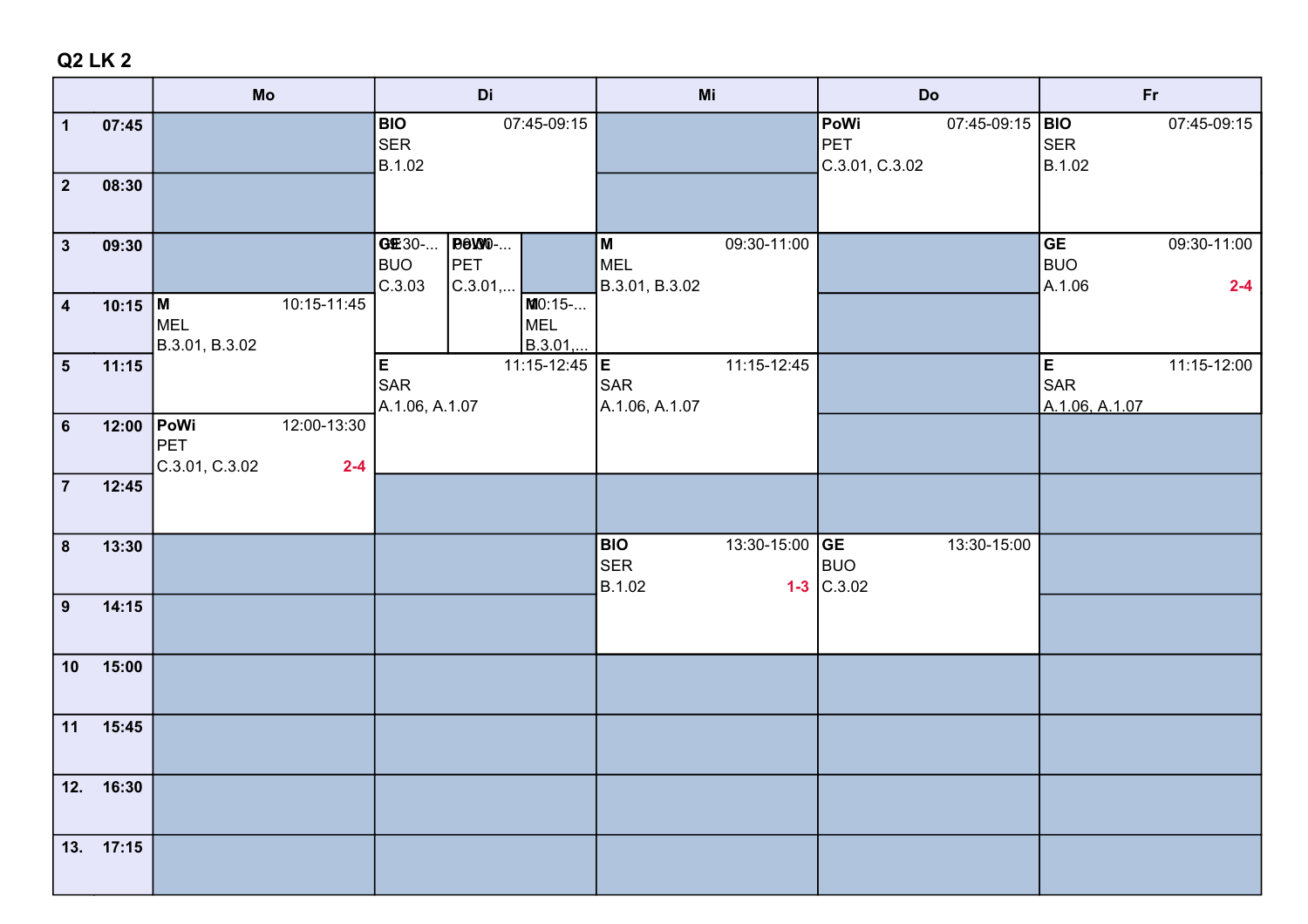|                                         |                | Mo                           | Di                                                   | Mi                                                    | Do                                       | <b>Fr</b>                                        |
|-----------------------------------------|----------------|------------------------------|------------------------------------------------------|-------------------------------------------------------|------------------------------------------|--------------------------------------------------|
| $\mathbf{1}$<br>$\overline{\mathbf{2}}$ | 07:45<br>08:30 |                              | 07:45-09:15<br>PoWi<br>LEM<br>A.1.06, A.1.07         |                                                       | M<br>07:00-07:45   PoWi<br>HFN<br>B.1.03 | 07:45-09:15<br>LEM<br>A.1.06, A.1.07             |
|                                         |                |                              |                                                      |                                                       |                                          |                                                  |
| $\mathbf{3}$                            | 09:30          |                              | E<br>$09:30-11:00$ M<br><b>BEN</b><br>A.0.07, A.0.08 | 09:30-11:00<br><b>HFN</b><br>B.1.03                   |                                          |                                                  |
| $\overline{\mathbf{4}}$                 | 10:15   M      | 10:15-11:45<br>HFN<br>B.1.03 |                                                      |                                                       |                                          |                                                  |
| $5\phantom{.0}$                         | 11:15          |                              |                                                      | E<br>11:15-12:45<br><b>BEN</b><br>A.0.04, A.0.05      |                                          | E<br>11:15-12:00<br><b>BEN</b><br>C.3.02, C.3.03 |
| $6\phantom{a}$                          | 12:00          |                              |                                                      |                                                       |                                          |                                                  |
| $\overline{7}$                          | 12:45          |                              |                                                      |                                                       |                                          |                                                  |
| $\bf{8}$                                | 13:30          |                              |                                                      | 13:30-15:00<br>PoWi<br>LEM<br>A.1.06, A.1.07<br>$1-3$ |                                          |                                                  |
| $\boldsymbol{9}$                        | 14:15          |                              |                                                      |                                                       |                                          |                                                  |
| 10                                      | 15:00          |                              |                                                      |                                                       |                                          |                                                  |
| 11                                      | 15:45          |                              |                                                      |                                                       |                                          |                                                  |
|                                         | 12. 16:30      |                              |                                                      |                                                       |                                          |                                                  |
|                                         | 13. 17:15      |                              |                                                      |                                                       |                                          |                                                  |